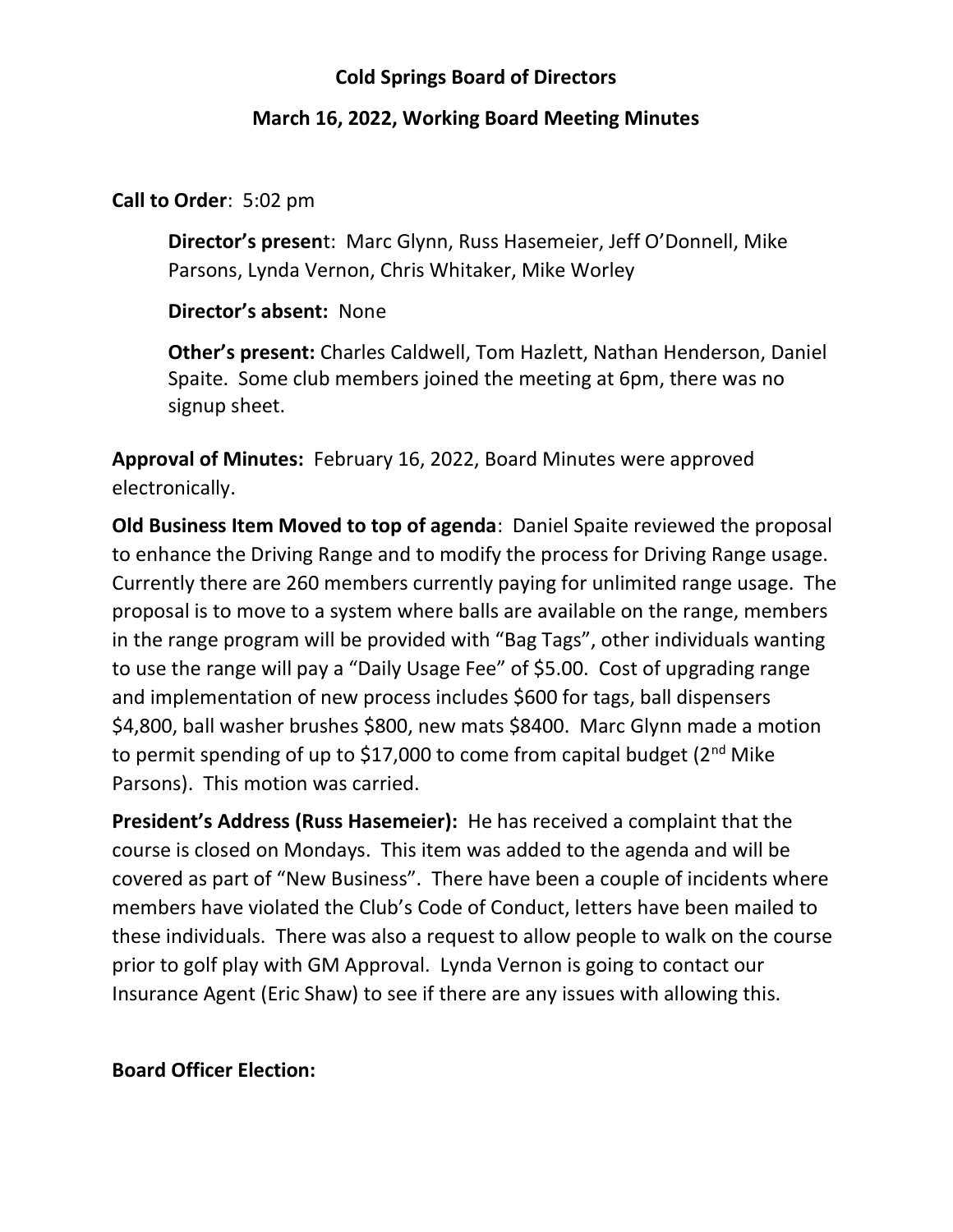Russ Hasemeier and Mike Parsons were nominated for the 2022 President's position. A vote was taken, Russ Hasemeier was elected. Mike Parsons was nomination for the Vice President's position and was elected.

Russ Hasemeier appointed Charles Caldwell to be the Treasurer and Tom Hazlett to be Secretary. The Board approved these nominees.

# Financial Report

# 1. February Financial Update:

- a. 5 Members have been suspended for non-payment of dues. The rules surrounding the definition of suspended were discussed and the Board agreed that a member should be suspended when they are 2 months in arrears (effective date is day before last day of the month) and that suspension means complete loss of access to the club. To come off suspension the member must become current in their payments. Tom Hazlett was assigned the responsibility of writing this as a policy which will be reviewed at the April Board meeting.
- b. 2020 Audit Review and amended 2020 tax return has been completed by Steve Miller from Roberts and Company and have been filed via certified mail and E-filings. \$10K invoice anticipated from Roberts and Company for audit review and tax filing, not yet received or paid.
- c. YTD net income is \$2,347 ahead of budget. Warm and dry weather in January and February have increased play and spending in Bar and Restaurant resulting in YTD "Gross" income being \$43K ahead of budget. Gross profit is down 10% in the kitchen/restaurant due to increased food costs. YTD payroll is on track, minus unforeseen admin payroll expenses in January. A discrepancy in pro shop inventory led to an additional \$4,000 cost of goods expense. Overall, we are on track to meet or exceed budget.

Member Correspondence: Covered in "Presidents Address".

## Member Comments from Open Session:

1. Tom Sartoris requested the logic behind opening tee times 2 weeks early for Proprietary Member only.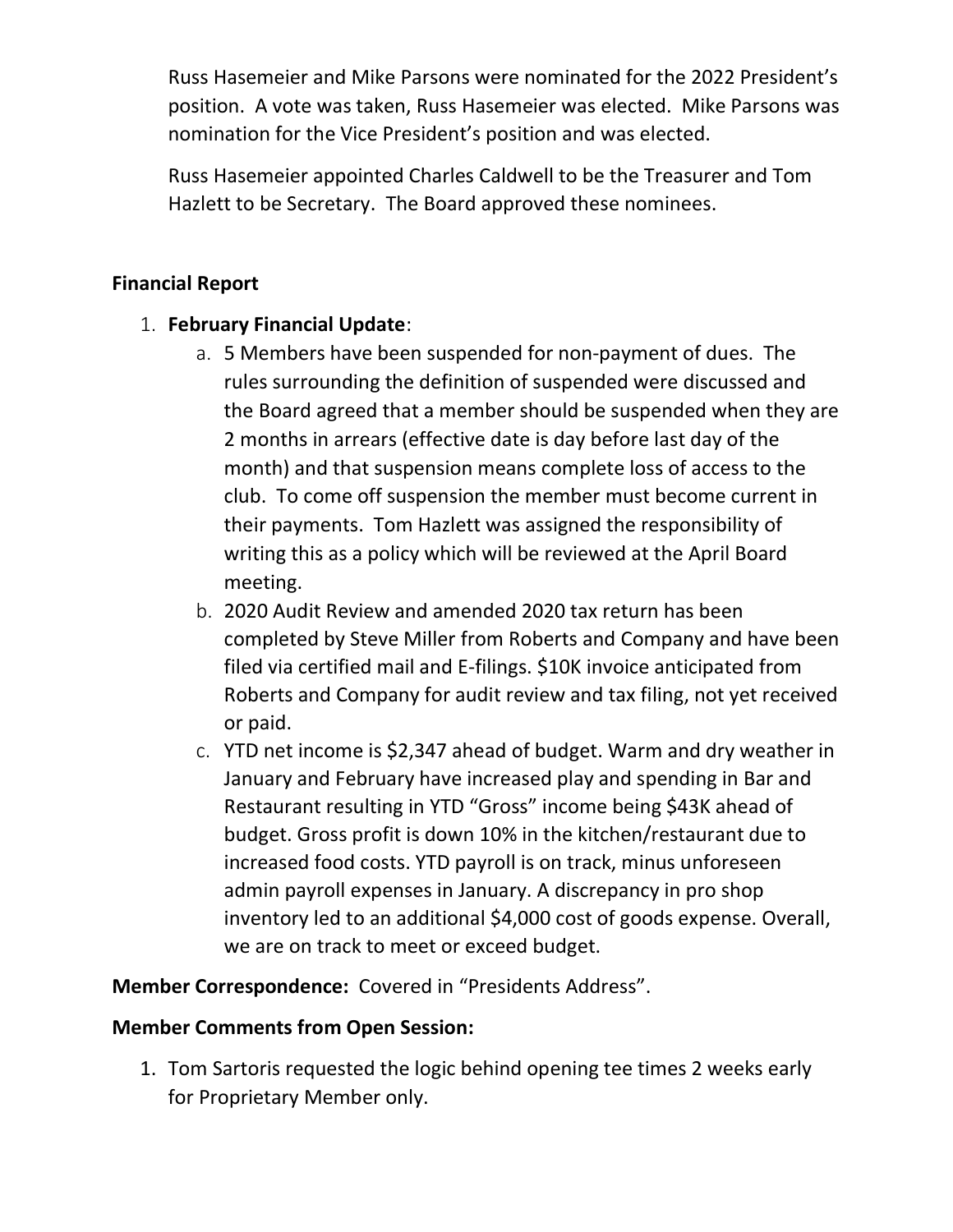- 2. Tom Sartoris asked questions about the CAP system which the Tournament Committees are using as an aid to handicap club tournaments.
- 3. Dan Fausel asked how the Christmas Donations were disbursed. the process used in December 2021 was explained. There is an open action for this process to be formalized in the club's policies.

# General Manager's Report: None.

# Old Business:

- 1. Club House Cleaning: The Board previously requested that the club pursue getting bids for cleaning services from Professional Cleaning companies. Russ Hasemeier pursued bids to do so. The cost of outside companies is cost prohibitive. The club will continue to use the existing service.
- 2. Solar Project Update: Greg Witherow has agreed to be Project Manager. A plan to move the Solar Panel arrays to the clubhouse and cart barns is being pursued. The Solar Committee is looking to save roughly \$300,000 in savings by taking this step.
- 3. Status of Private Cart Insurance: Status Open, not completed.
	- a. Audit shows that we are missing 40 cart insurance policies, Email Blast being sent out to gather this data.
- 4. Harassment Training for Club Leadership: Department Heads have all completed this training, some training is still required for balance of staff.
- 5. Proposed Policy Changes/Additions: Status: No Update. The new payroll company is drafting a manual that can be used to create this policy.
	- a. Employees, Alcohol & Illegal Drugs proposal tabled pending review by H.R. knowledgeable individual. Nathan to have new Payroll Company perform this review.
- 6. Referral and Commissions Structure: Commissions for Membership sales have been eliminated for Staff. There was a motion (Mike Worley, 2<sup>nd</sup> Jeff O'Donnell) that members be given a pass for round of golf for 4 including golf cart when they refer a new member. This motion was carried.
- 7. Events Price List, Mellissa Fuentes working on recommendations for new pricing. Status: Completed and implemented.
- 8. Outside Tournament Pricing, Tyler Brown was addressing policy and pricing. Status: reassigned to Kevin Earl and Daniel Spaite.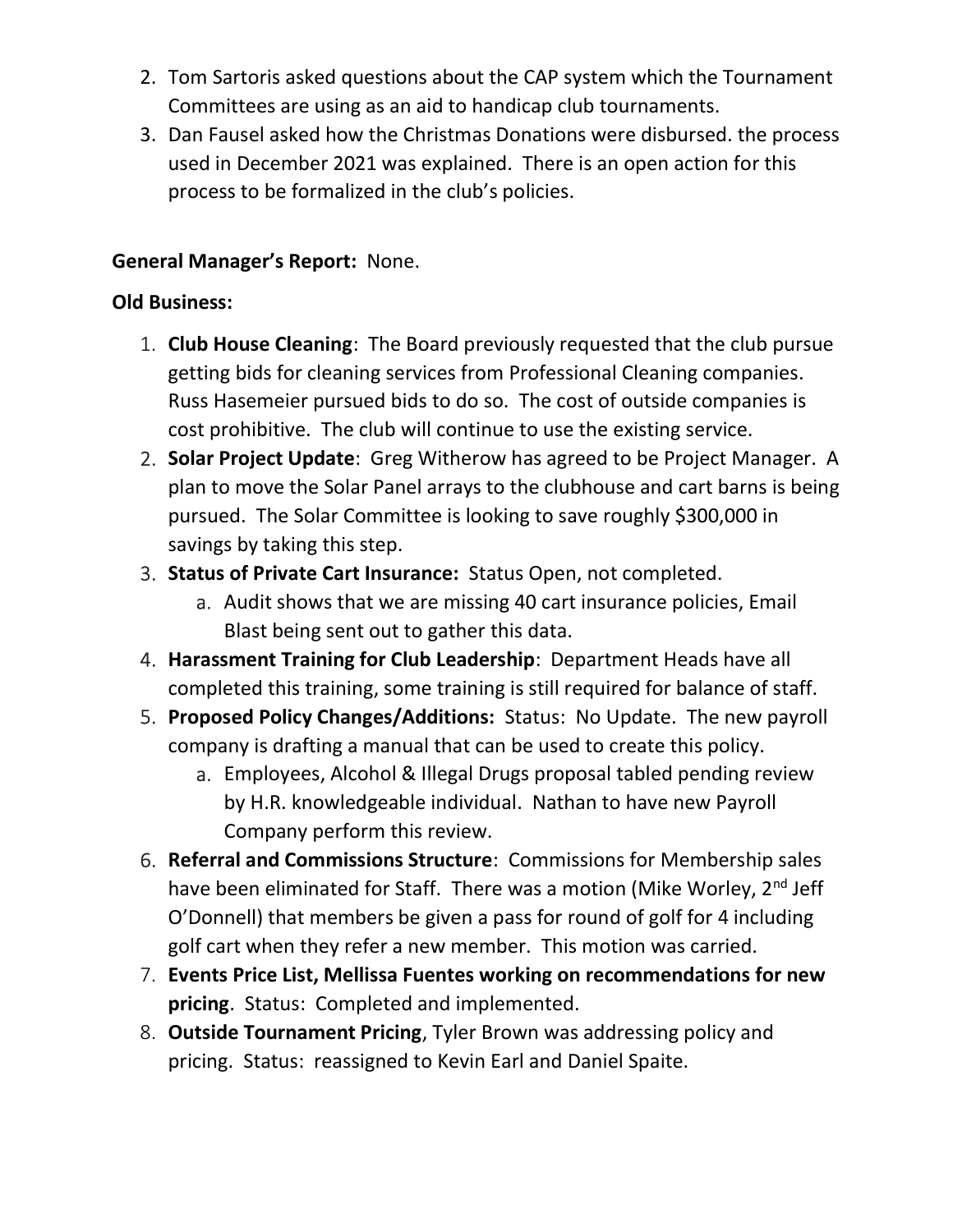- 9. Re-key the entire club, The Board agreed to this expense. Tyler Brown is to create a tracking process for issued keys. Status: Reassigned to Kevin Earl.
- 10. Policy on Lesson percentage to the club. Status: Tabled
- 11. Water Contingency Plan (July 21, 2021): Possibly contingent on the Solar Project. Mike Parsons putting committee together.
- 12. Forward Tees Upgrades (July 21, 2021): Purchase and install Ball washers, Sand Buckets and Tee holders. Status: Ball Washers have arrived, installation is complete. Sand Buckets and Tee holders still required.
- 13. **ERTC Money From IRS:** Report out on status of IRS payment (Charles Caldwell). Tabled.
- 14. 16th Hole Bunker: Addition of bunker to left side of 16th Green. Status: Moved to the Spring
- 15. Jonas Training: Pursue plan to train staff member on Jonas Software. Status: Open
- 16. # Of Rounds Played: Enforce requirement that all players must check in with Pro-Shop, begin collecting # of rounds played and begin reporting # rounds by membership type. Status: Reassigned to Kevin Earl.
- 17. Orientation and Employee Handbook Completion: Combine with #5, assigned to Kevin Earl.
- 18. Jonas Online Tee Time Booking: Contact Jonas and request temporary license to allow a preview of the capability. Status: Reassigned to Kevin Earl.
- 19. IRS Late Payment Penalty: Waiting for IRS to disposition waiver request filed by Steve Miller. Will likely take them another 6 months to complete.
- 20. Pro Shop Inventory Levels: Create Policy to calculate appropriate Pro Shop Inventory Levels. Reassigned to Kevin Earl.
- 21. Holiday Bonus Policy: Write process for determining Employee Bonus Payouts for Christmas Bonus Program (Tom Hazlett).

# New Business:

1. Monday Course Closure: Consideration of reopening the club to golf on Mondays. After discussion surrounding the use of chemicals that require 24 hours before exposure to humans is recommended as well as cost that are not included in the budget there was an agreement to not pursue this request.